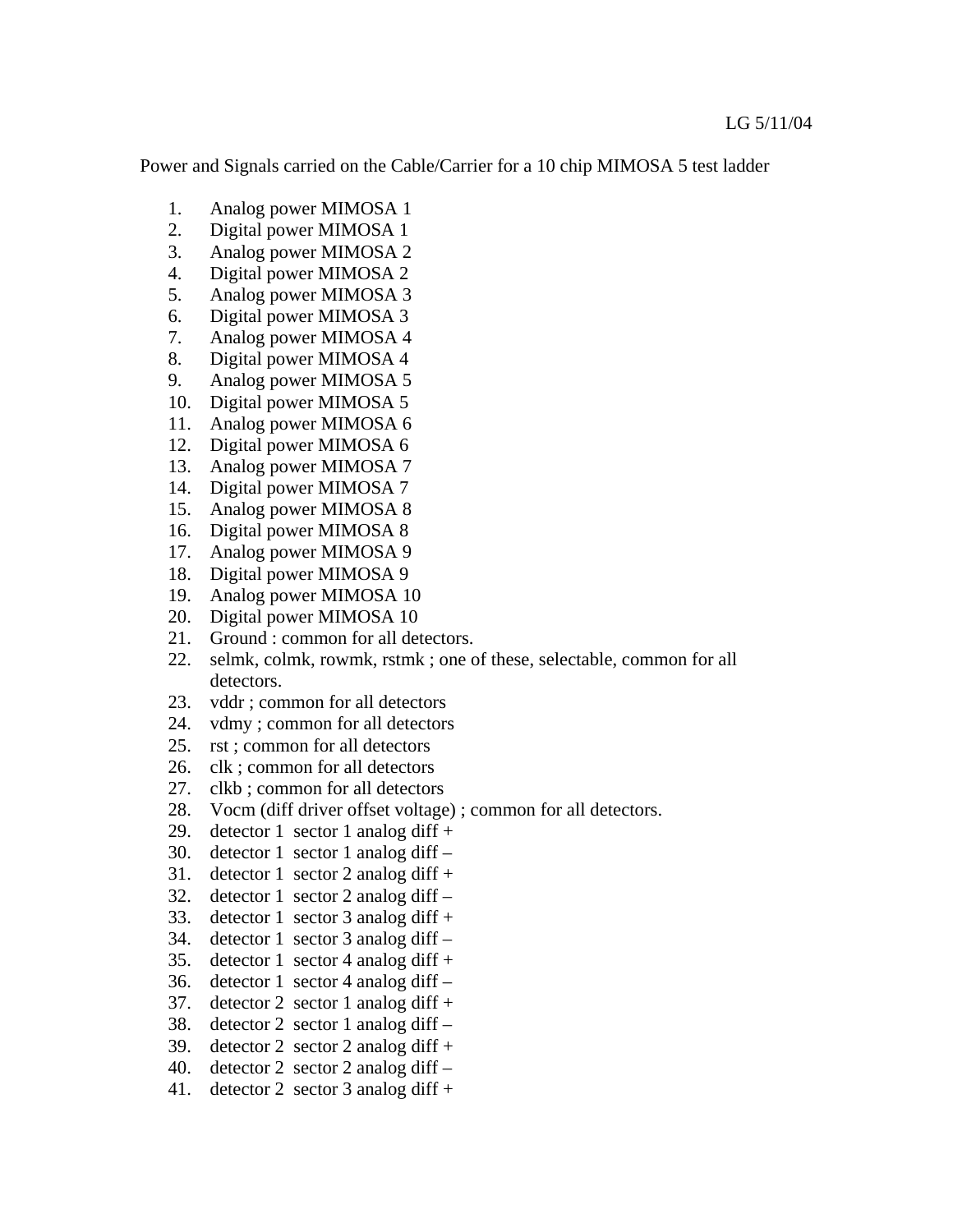| 42.        | detector 2 | sector 3 analog diff -   |
|------------|------------|--------------------------|
| 43.        | detector 2 | sector 4 analog diff +   |
| 44.        | detector 2 | sector 4 analog diff -   |
| 45.        | detector 3 | sector 1 analog diff $+$ |
| 46.        | detector 3 | sector 1 analog diff-    |
| 47.        | detector 3 | sector 2 analog diff +   |
| 48.        | detector 3 | sector 2 analog diff -   |
| 49.        | detector 3 | sector 3 analog diff $+$ |
| 50.        | detector 3 | sector 3 analog diff -   |
| 51.        | detector 3 | sector 4 analog diff +   |
| 52.        | detector 3 | sector 4 analog diff -   |
| 53.        | detector 4 | sector 1 analog diff +   |
| 54.        | detector 4 | sector 1 analog diff –   |
| 55.        | detector 4 | sector 2 analog diff $+$ |
| 56.        | detector 4 | sector 2 analog diff -   |
| 57.        | detector 4 | sector 3 analog diff +   |
| 58.        | detector 4 | sector 3 analog diff –   |
| 59.        | detector 4 | sector 4 analog diff +   |
| 60.        | detector 4 | sector 4 analog diff -   |
| 61.        | detector 5 | sector 1 analog diff +   |
| 62.        | detector 5 | sector 1 analog diff -   |
| 63.        | detector 5 | sector 2 analog diff +   |
| 64.        | detector 5 | sector 2 analog diff –   |
| 65.        | detector 5 | sector 3 analog diff +   |
| 66.        | detector 5 | sector 3 analog diff -   |
| 67.        | detector 5 | sector 4 analog diff +   |
| 68.        | detector 5 | sector 4 analog diff -   |
| 69.        | detector 6 | sector 1 analog diff +   |
| 70.        | detector 6 | sector 1 analog diff-    |
| 71.        | detector 6 | sector 2 analog diff $+$ |
| 72.        | detector 6 | sector 2 analog diff $-$ |
| 73.        | detector 6 | sector 3 analog diff +   |
| 74.        | detector 6 | sector 3 analog diff –   |
| 75.        | detector 6 | sector 4 analog diff +   |
| 76.        | detector 6 | sector 4 analog diff -   |
| 77.        | detector 7 | sector 1 analog diff $+$ |
| 78.        | detector 7 | sector 1 analog diff –   |
| 79.        | detector 7 | sector 2 analog diff +   |
| 80.        | detector 7 | sector 2 analog diff -   |
| 81.        | detector 7 | sector 3 analog diff +   |
| 82.        | detector 7 | sector 3 analog diff –   |
| 83.        | detector 7 | sector 4 analog diff +   |
| 84.        | detector 7 | sector 4 analog diff -   |
| 85.        | detector 8 | sector 1 analog diff $+$ |
| 86.<br>87. | detector 8 | sector 1 analog diff -   |
|            | detector 8 | sector 2 analog diff $+$ |